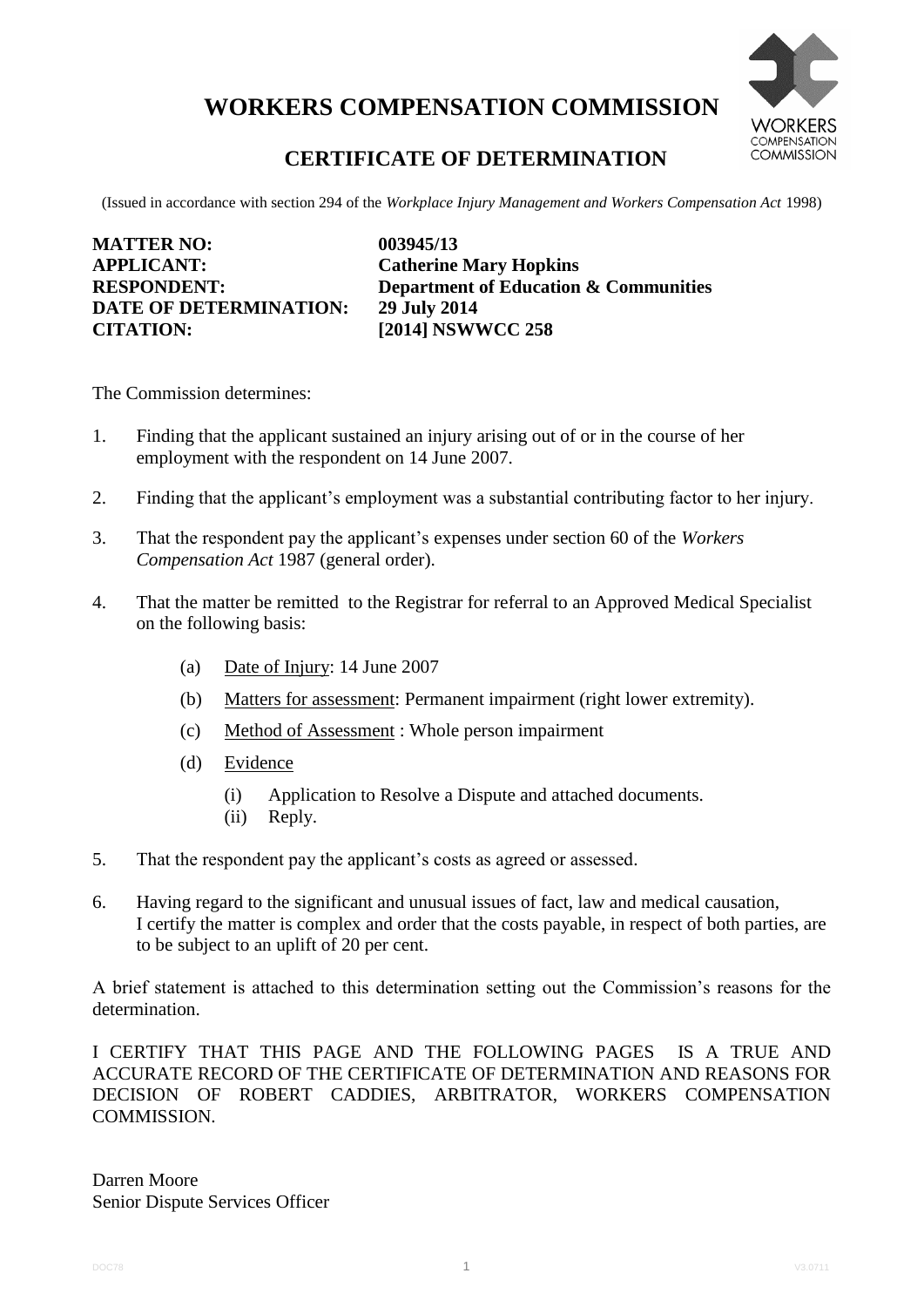By Delegation of the Registrar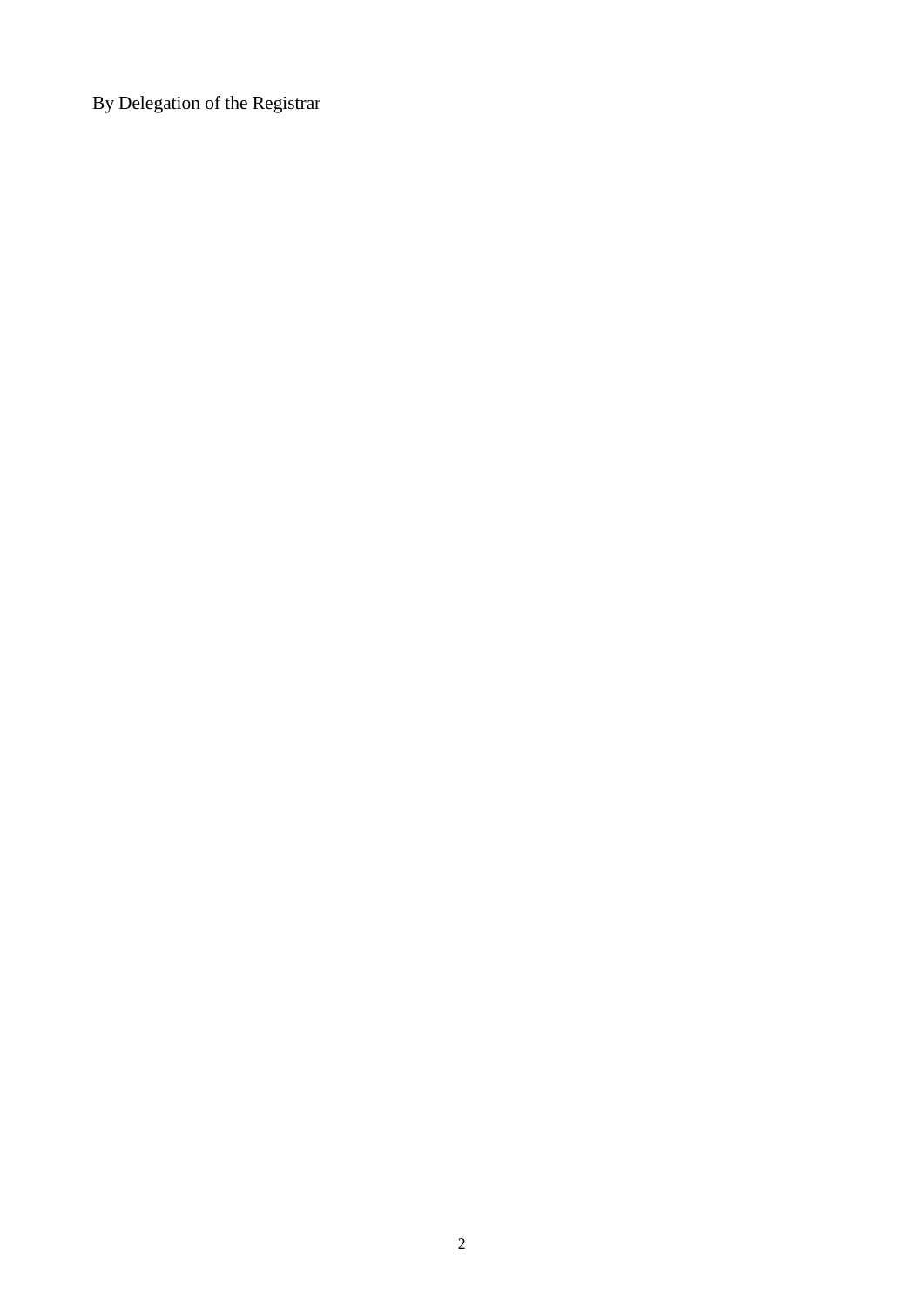#### **STATEMENT OF REASONS**

# **BACKGROUND**

- 1. Catherine Mary Hopkins (the applicant) commenced employment as a teacher with the Department of Education and Training in 1997. The applicant teaches food tech, textiles, child studies and hospitality for years 7 to 12 at Cessnock High School.
- 2. On 14 June 2007, the applicant left work and returned to her home at about 5.30 pm. It had been raining. The applicant took some books inside for marking using a cane basket, and returned to her car to retrieve more books, holding the cane basket in front of her as she descended some steps at her home. The steps were uncovered.
- 3. As she descended the steps, the applicant slipped and fell down the steps. She was taken to Maitland Hospital and was found to have suffered a right ankle pylon fracture. On 20 June 2007 the applicant underwent surgery, performed by Dr O'Sullivan. The applicant underwent further surgery on 22 September 2008.
- 4. By an Application to Resolve a Dispute (the Application), lodged in the Commission on 14 March 2013, the applicant claims lump sum compensation for injury to the right lower extremity on 14 June 2007, and medical expenses compensation, following the respondent's denial of liability by a section 74 Notice issued on 25 January 2013.

# **ISSUES FOR DETERMINATION**

- 5. The parties agree that the following issues remain in dispute:
	- (a) Whether the injury sustained by the applicant arose out of employment with the respondent;
	- (b) Whether the applicant's injury occurred in the course of employment with the respondent, and
	- (c) Whether the applicant's employment was a substantial contributing factor to her injury.

# **PROCEDURE BEFORE THE COMMISSION**

6. The parties attended a conciliation conference and arbitration hearing on 20 February 2014. The applicant was represented by Mr Hickey of counsel, instructed by Philip Watson. The respondent was represented by Mr Lowe of counsel, instructed by Sparke Helmore Lawyers. I am satisfied that the parties to the dispute understand the nature of the application and the legal implications of any assertion made in the information supplied. I have used my best endeavours in attempting to bring the parties to the dispute to a settlement acceptable to all of them. I am satisfied that the parties have had sufficient opportunity to explore settlement and that they have been unable to reach an agreed resolution of the dispute.

#### **Documentary Evidence**

- 7. The following documents were in evidence before the Commission and taken into account in making this determination:
	- (a) The Application, and
	- (b) The Reply.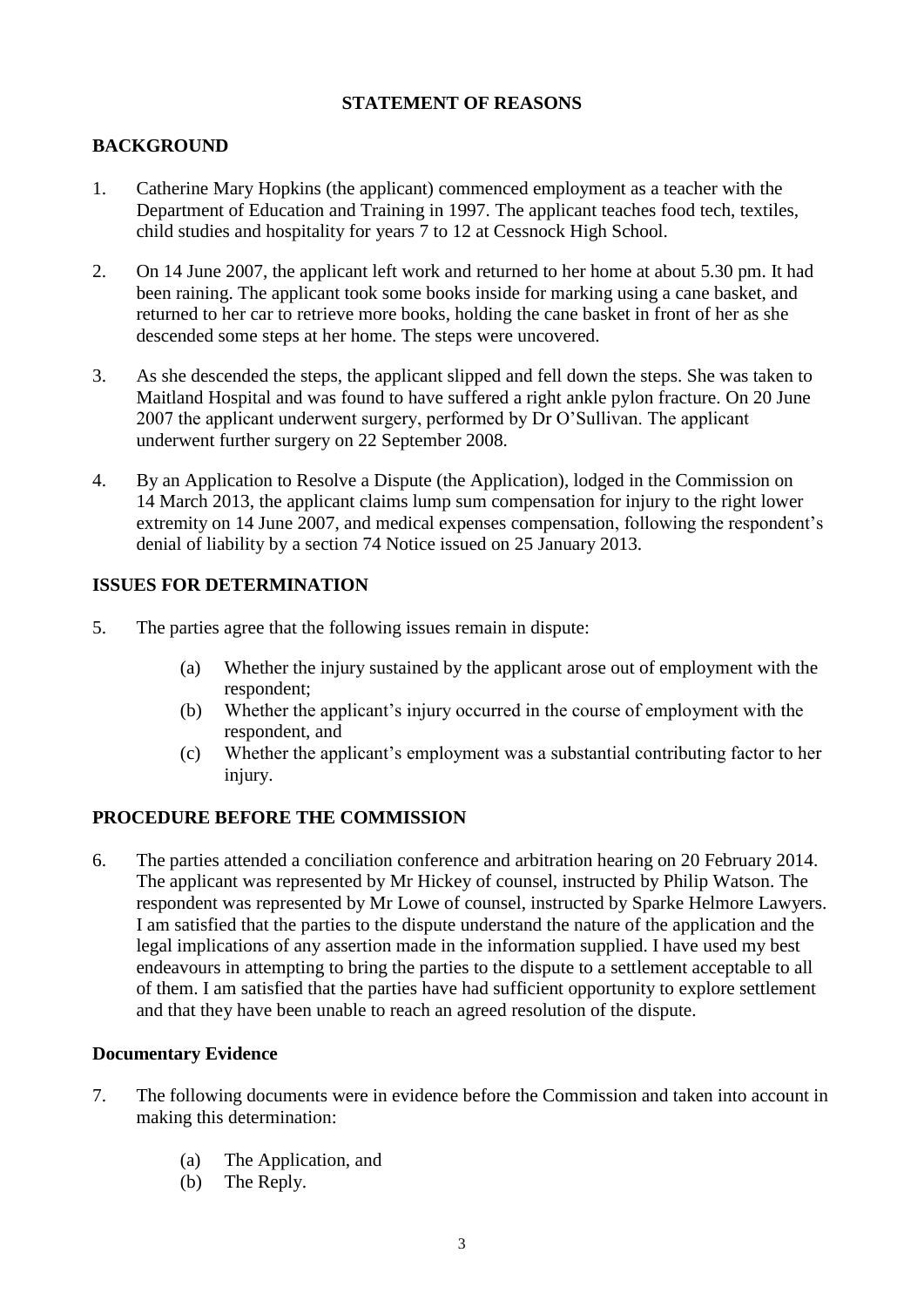#### **SUBMISSIONS**

8. As the applicant's submissions are recorded and a transcript is available of the proceedings, I do not intend to repeat them in full.

#### **EVIDENCE**

#### **The applicant's statement**

9. The applicant provides a statement dated 27 February 2013. The statement provides a background of the applicant's work history, including her employment as a teacher at Cessnock High School. She states that on the day of the injury, she got home at about 5.30 pm. She goes on to state:

> "There is no time provided at school for preparing lessons, marking and doing school reports and so the practice is for the teachers to take this work home. I had those books with me as well as the basket of equipment which I have to take to and from school each day. That included a Food Tech folder, a Child Studies Folder and a Technology Folder."

10. The applicant describes the mechanism of injury as follows:

"I had taken some books inside for marking after parking the car in the carport in the backyard. There were steps at the house leading from the carport up to the house. These were uncovered. It had been raining. I carried some books inside and was coming back down the steps to get some more when I tripped and fell. I tried to stay upright by I lost my balance and fell to the bottom of the steps."

- 11. The applicant then goes on to describe her recovery from injury, including two surgeries, and her trouble returning to work, the effect the injury has had in terms of ongoing pain, effect on other body parts, and restrictions in activities of daily living.
- 12. Another statement of sorts appears at page 61 of the Application, "To supplement injury notification submitted by Ian Scanlon Principal Cessnock High School", an "Explanation of injury for Catherine Hopkins". This document is undated but is signed by the applicant worker. The applicant states that:

"I left school at 3.45 pm on Thursday  $14<sup>th</sup>$  June 2007 and travelled home Bishops Bridge Rd (due to roads cut by flood water on the normal route).

On returning to Maitland (Rutherford), I dropped a teacher of (sic.) who travelled with me. I then continued on my direct route home which took me approximately 1 hour due to get home (Lorn) due to heavy traffic as a result of road closures in the area.

On arriving home I took a load of books up the stairs and on returning down stairs to get the balance of books in a basket I tripped and fell."

#### **Statement of Tim Plater**

13. A fellow teacher at Cessnock High School, Tim Plater, provides a signed, undated statement. He states that he has been a teacher at Cessnock High School for 12 years. In relation to work from home, he states: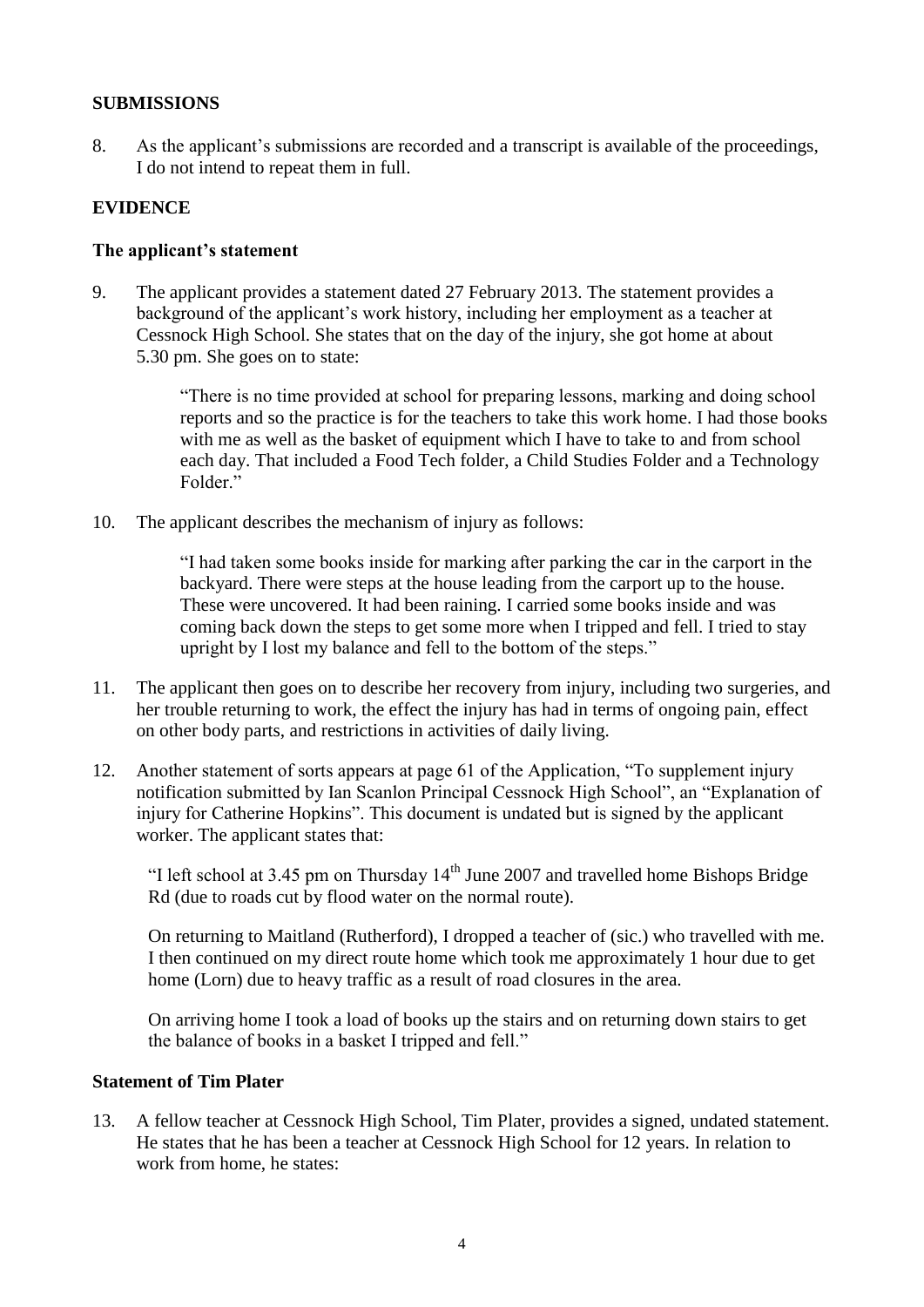"It needs to be stated clearly that taking work home is standard practice for teachers in NSW schools and for most teachers in similar schools in the western world. Teachers regularly perform the following tasks at home; marking student work books and assignments, preparing lessons and teaching programs and preparing reports."

14. He also opines on the provision of laptops requiring additional work. In relation to Cessnock High School particularly, he states:

> "From 3.30 pm when the students leave the school cleaning staff begin locking up the school. There is only a period of an hour and a half after teaching is finished to complete any work in the staffroom before the school is closed. Teachers can only work back at school through special arrangements with the Principal."

15. In relation specifically to the applicant he states:

"I have known Catherine Hopkins since she was employed at Cessnock High. Like all other teachers at the school she takes work home on a daily basis. This includes carrying texts, multiple students work books, computers and other student projects. It should be recognised that taking work home is the normal practice of school teachers."

#### **Oral evidence**

16. During the course of the arbitration hearing on 20 February 2014, the applicant provided oral evidence. The evidence adduced centred around what exactly the applicant was doing when she tripped down the stairs leading to her injury:

> "MR HICKEY: Recall that. How did you take the books upstairs in the original transportation of the books?

MS H: I took them up in a basket and I returned with another basket to pick up the rest of the books because we were marking, we were doing reports at the time.

MR HICKEY: All right. When you say another basket is that a different basket or the same basket?

MS H: Sorry, the same basket."

17. It was then established through gesturing that the basket carried by the applicant was approximately 18 inches wide, 12 to 15 inches deep, with a handle over the top, and that it was made out of cane. The following evidence was then adduced:

> "MR HICKEY: All right. And on the return trip to retrieve further material from the car where were you holding the basket?

MS H: In the front.

MR HICKEY: How many stairs did you have to negotiate back down to the carport area?

MS H: Approximately?

MR HICKEY: Yeah.

MS H: 20.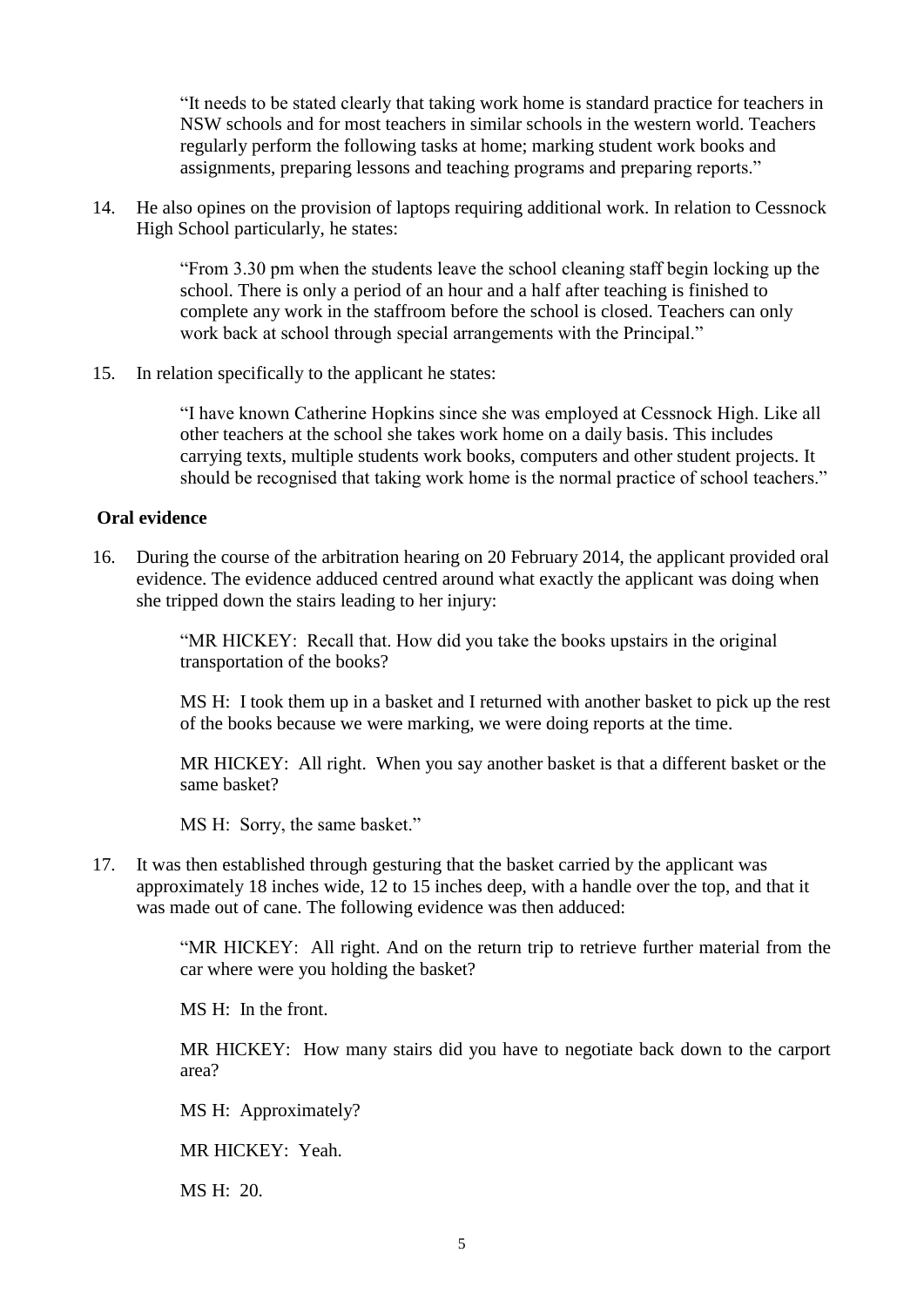MR HICKEY: All right. Where was it that you lost your footing?

MS H: Halfway down."

18. It was then further clarified that the applicant was holding the basket in front of her as she descended the steps, and that the entire set of 20 or so steps were exposed to the weather. Finally, the applicant explained the mechanism of injury as thus:

> "MS H: I've put my right foot down, going down to the next step but I must have, I've slid and gone over the edge. So I must, so what I've done is on the edge of the step I've slipped and then just fallen onto the next step."

# **FINDINGS AND REASONS**

19. For the applicant to succeed, she must establish that, pursuant to the definition in section 4 of the *Workers Compensation Act* 1987 (the 1987 Act), her injury according arising out of or in the course of employment, and that pursuant to section 9A of the 1987 Act her employment was a substantial contributing factor to injury.

# *Injury arising out of or in the course of employment*

- 20. The meaning of the terms "arising out of or in the course of" employment are settled, and have been subject to extensive examination before relevant Courts of authority. *Badawi v Nexon Asia Pacific Pty Limited t/as Commander Australia Pty Limited* [2009] NSWCA 324 (*Badawi*) at [72] – [79] provides useful guidance on the disjunctive nature of the section and the relevant test to be undertaken.
- 21. The concept of "in the course of" employment is temporal in nature:

"It is established that the second limb of the definition "*in the course of employment*" involves a temporal element and does not of itself contain a causative element. It was for that reason that Mr Zickar succeeded when his congenital aneurism ruptured when he was at work: *Zickar v MGH Plastic Industries Pty.* Difficult factual issues can arise in determining whether a worker was in the course of employment when injury was sustained, but that arises not because the principle to be applied is uncertain, but because of the fluidity of employment circumstances." (*Badawi* at [72]).

22. On the other hand, the concept of "arising out of" employment is causative. In *Badawi*, the Court referred to the case of *Smith v Australia Woollen Mills Limited* [1933] HCA 60; 50 CLR 504: (at 77])

> "In *Smith v Australian Woollen Mills Limited* [1933] HCA 60; 50 CLR 504, Starke J, at 517-518, stated the following propositions:

'1. The expression 'arising out of' imports some kind of causal relation with the employment, but it does not necessitate direct or physical causation. Was it part of the injured person's employment to hazard, to suffer, or to do that which caused his injury? It must arise out of the work which the worker is employed to do—out of his service (*Stewart v. Metropolitan Water, Sewerage and Drainage Board*, and the cases there cited).

2. An injury does not cease to arise out of the employment because its remote cause is the ideopathic condition of the injured man. The ideopathic condition must be dissociated from the other facts (*Wicks v. Dowell & Co*).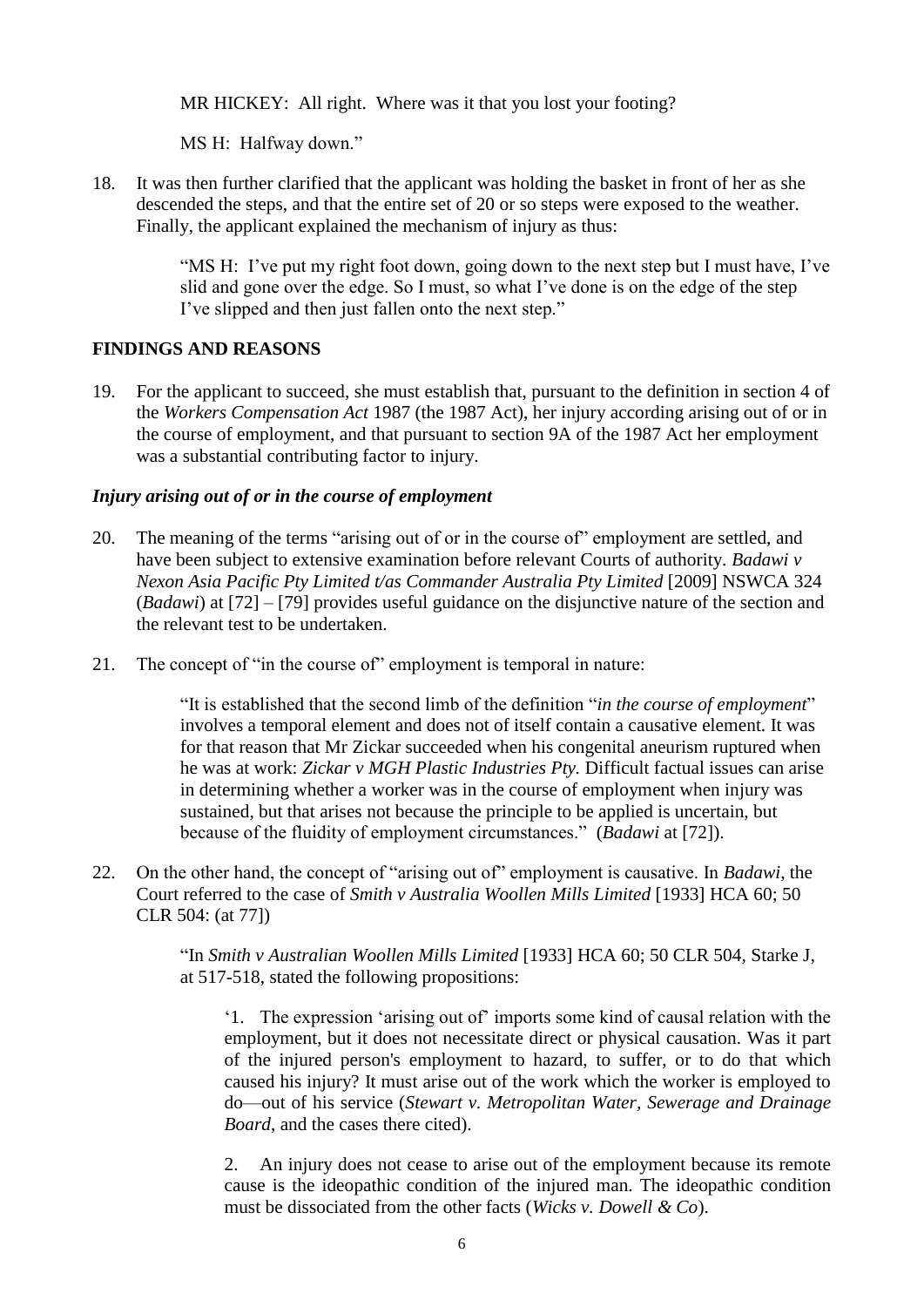3. An injury which arises directly out of circumstances encountered because to encounter them falls within the scope of employment is an injury arising out of the employment. If the worker is injured by contact physically with some part of the place where he works, then, apart from questions of his own misconduct, he at once associates the injury with his employment (*Upton v. Great Central Railway Co; Brooker v. Thomas Borthwick & Sons (Aus.) Ltd.*)." (Citations omitted)"

- 23. The applicant submits that, in transporting materials for the purposes of marking them, the applicant is in the course of doing her work (at T11.20), which would satisfy the concept of "in the course of" employment in section 4 of the 1987 Act.
- 24. In the alternative, the applicant submits that the injury arises out of her employment because of the requirement to transport the material to her house because she has to complete it in her own hours at home (at T11.23). The respondent submits that *Badawi* and *Hatzimanolis v ANI Corporation Ltd* [1992] HCA 21 (*Hatzimanolis*) are distinguishable in that they deal with employment extending over a period (T 16.1), whereas in this case, the applicant had discrete regular hours of employment, and there is no evidence that the employer encouraged or induced the employees to perform outside work.
- 25. In *Hatzimanolis,* Mason CJ, Deane, Dawson and McHugh JJ said (at [16]):

"Accordingly, it should now be accepted that an interval or interlude within an overall period or episode of work occurs within the course of employment if, expressly or impliedly, the employer has induced or encouraged the employee to spend that interval or interlude at a particular place or in a particular way. Furthermore, an injury sustained in such an interval will be within the course of employment if it occurred at that place or while the employee was engaged in that activity unless the employee was guilty of gross misconduct taking him or her outside the course of employment. In determining whether the injury occurred in the course of employment, regard must always be had to the general nature, terms and circumstances of the employment "and not merely to the circumstances of the particular occasion out of which the injury to the employee has arisen"(20) *Danvers* (1969) 122 CLR, at p 537."

26. As stated in *Watson v Qantas Airways Limited* [2009] NSWCA 322, before embarking on questions as to what a worker does during a period of work, it first must be established that a period of work is one overall period of work or two or more (per Allsop P, Beazley JA and McColl JA and Handley AJA at [58]):

> "The test that was required to be applied was that stated in *Hatzimanolis*. This requires, **in the first instance**, a determination or characterisation of the period or periods of work of the employee as one overall period or episode of work, or two or more; one does not first, before that task, examine aspects of, and employers' attitudes to, how the period of work is spent: see *Hatzimanolis* at 483. Once the period of work of the employee is characterised, the circumstances of what occurred are to be analysed within that framework."

27. *Hatzimanolis* was discussed at length in the recent case of *Comcare v PVYW* [2013] HCA 41 (*PVYW*). In the joint judgement of French CJ, Hayne, Crennan and Kiefel JJ, their Honours placed a warning on the application of the principles in *Hatzimanolis'* as if they were words of a statute':

> "The words of the principle articulated in *Hatzimanolis* are not to be applied literally to facts without further consideration of what is conveyed by the reasoning about the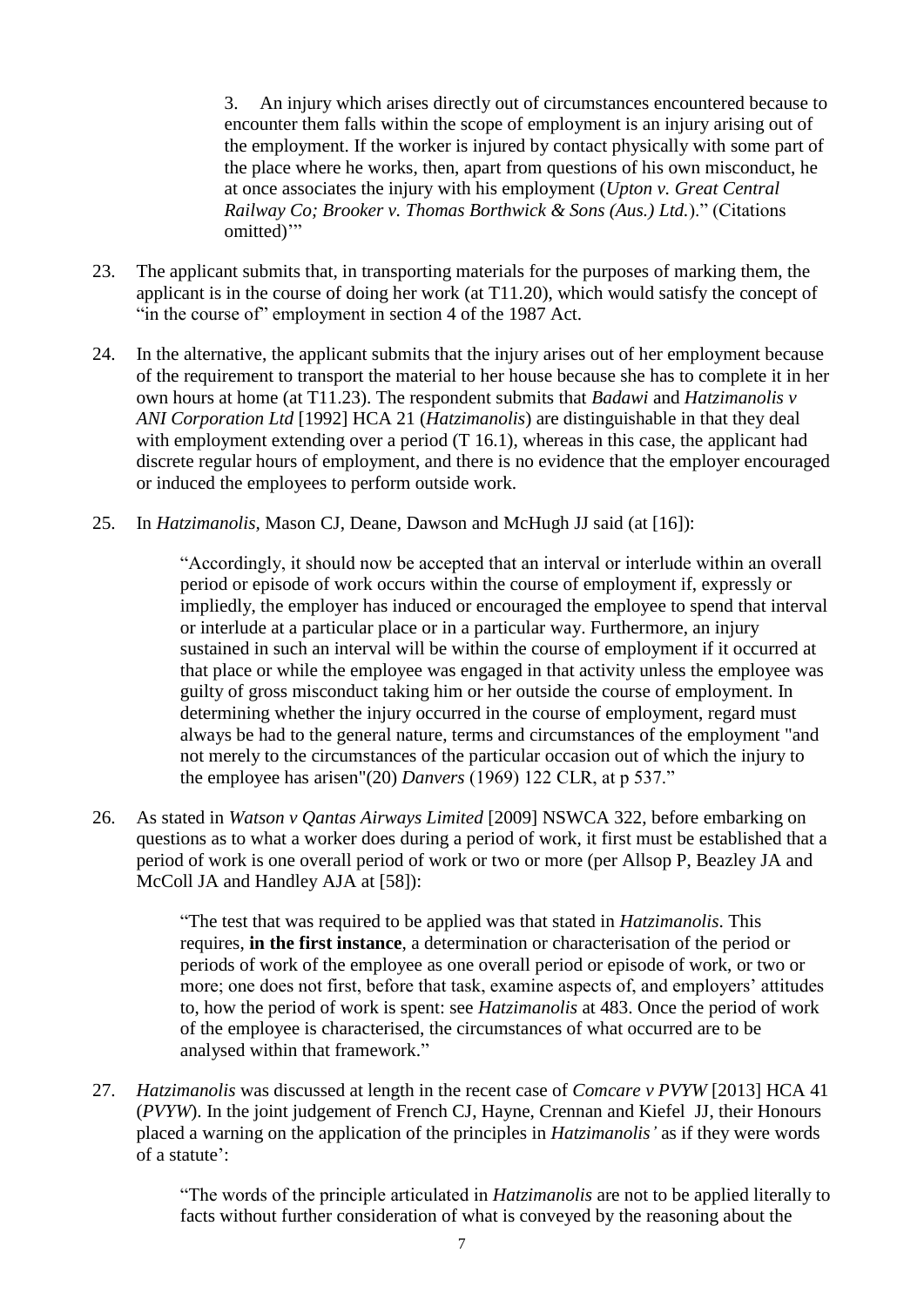principle and without bearing in mind the terms of the SR&C Act and the limit it seeks to place upon an employer's liability for compensation" (at [15]).

28. To this, further was added: "Attention is not to be focussed just upon the occasion giving rise to the injury" (at [33]). The majority went on to say, on the link between injury, circumstances, and employment (at [36]):

> "Moreover, it is an unstated but obvious purpose of *Hatzimanolis* to create a connection between the injury, the circumstances in which it occurred and the employment itself. It achieves that connection by the fact of the employer's inducement or encouragement. Thus, where the circumstances of the injury involve the employee engaging in an activity, the question will be whether the employer induced or encouraged the employee to do so".

29. The majority then went on to helpfully outline how to apply the *Hatzimanolis* principle (at [38]):

> "The starting point in applying what was said in *Hatzimanolis*, in order to determine whether an injury was suffered in the course of employment, is the factual finding that an employee suffered injury, but not whilst engaged in actual work. The next enquiry is what the employee was doing when injured. For the principle in *Hatzimanolis* to apply, the employee must have been either engaged in an activity or present at a place when the injury occurred. The essential enquiry is then: how was the injury brought about? In some cases, the injury will have occurred at and by reference to the place. More commonly, it will have occurred while the employee was engaged in an activity. It is only if and when one of those circumstances is present that the question arising from the *Hatzimanolis* principle becomes relevant. When an activity was engaged in at the time of injury, the question is: did the employer induce or encourage the employee to engage in that activity? When injury occurs at and by reference to a place, the question is: did the employer induce or encourage the employee to be there? If the answer to the relevant question is affirmative, then the injury will have occurred in the course of employment."

- 30. The applicant submits that she was required to do work at home; that it is well recognised that teachers carry out a lot of work in the home environment, but in this case the worker has stated that she was required to do it because of the constraints in place (T10.1). The respondent submits that there is no evidence that the employer encouraged or induced the employees to perform outside work (T16.09).
- 31. The applicant's statement provides evidence in support of her submission that work was done at home. She states: "There is no time provided at school for preparing lessons, marking and doing school reports and so the practice is for the teachers to take this work home". Mr Plater's statement provides support for this, as he states that the school day finishes at 3.30 pm and there is only an hour and a half before the school is locked. The respondent has not provided any evidence to contradict the applicant's, or Mr Plater's statements.
- 32. The *Hatzimanolis* principle, as explained by the majority in *PVYW*, requires a series of enquiries to be made of the factual circumstances in a case. Did the applicant suffer injury, but not whilst engaged in work? What was the applicant doing when injured, and how was that injury brought about? It seems to me that the circumstances of the wetness due to the rain, the applicant hurrying, the carrying of the basket in front of her for the purpose of the collecting further work materials from her vehicle, all contributed to the circumstances of her fall.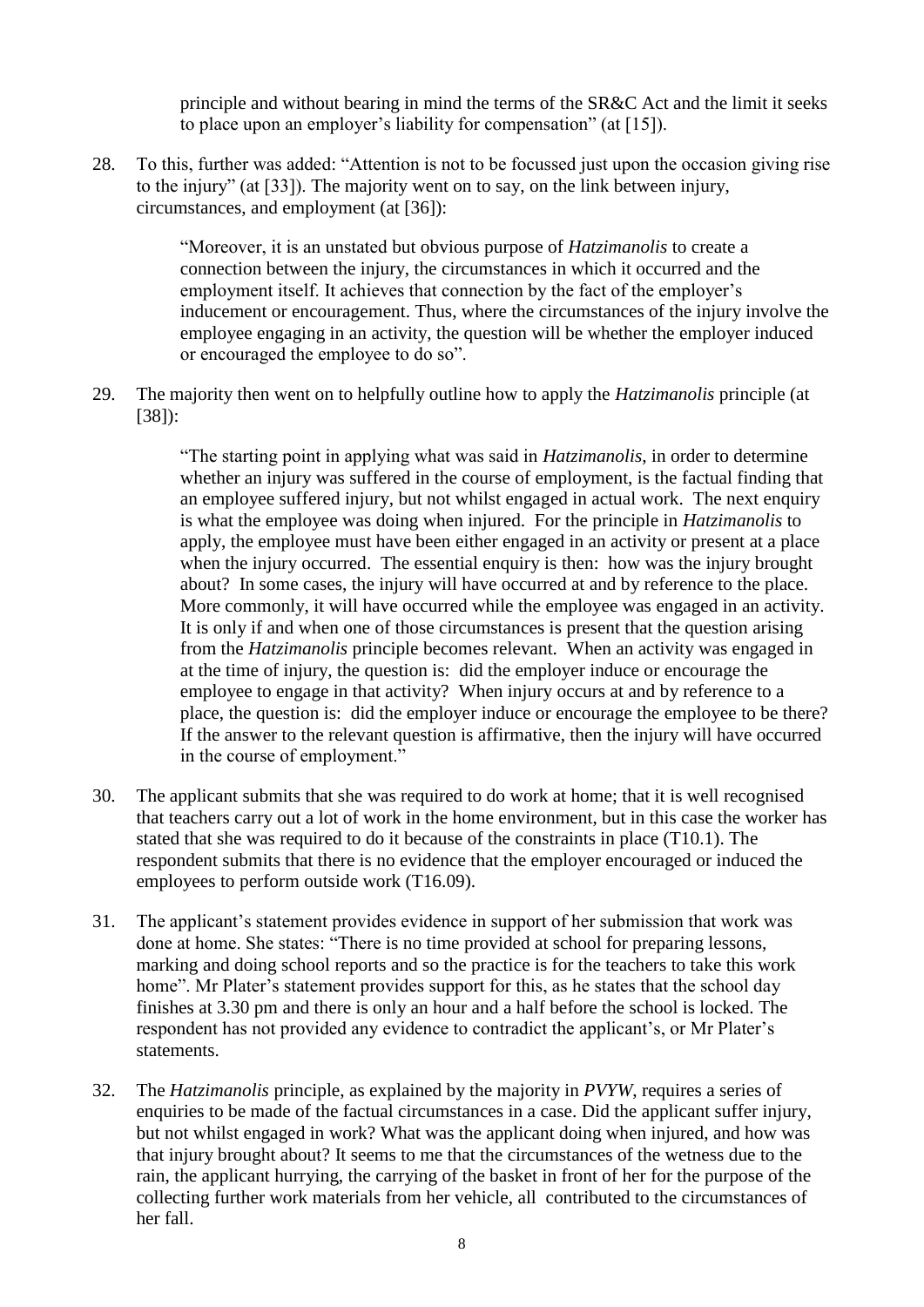- 33. Did the employer induce or encourage the employee to engage in that activity?
- 34. This inducement can be express or implied (*Hatzimanolis* at [16]). Without access to the applicant's contract of employment, terms of engagement, or other documentary evidence as to how work is performed, it is difficult to make a finding that the applicant was expressly induced to perform work at her home during an employment interval.
- 35. However, the nature of her employment as a teacher, with requirements not only of face-toface teaching hours, but also lesson preparation, marking, and evaluation of students, to name but a few of the ancillary tasks performed by teachers, indicates an implied inducement to perform tasks outside of the contractual hours of employment. This is further reinforced by the factual scenario of the particular school where the applicant worked; at Cessnock High School, there was a period of 1.5 hours in the staffroom only after the finish of the school day to perform all those ancillary tasks and otherwise the class rooms are closed. The evidence is that without permission of the principal, a teacher is not allowed to stay on school property after that time to complete that work. With no other alternative, the applicant took home her work, in this case in the form of marking, to be completed after her scheduled work hours.
- 36. I cannot accept the respondent's submissions that the applicant's duties as a teacher are relevantly confined to the work she does at the school. I am of the view that *Badawi* and *Hatzimanolis* are not distinguishable on their factual circumstances, as the respondent submits.
- 37. The respondent, by implication, induced the applicant to perform work at her home. On the facts before me, uncontradicted by the respondent, the applicant was presented with limited opportunity to perform the work at Cessnock High School. As a teacher she was a professional. She had no alternative but to complete the work at her home. It had to be completed in a timely manner. It is a necessary consequence of this implied inducement that the applicant was required to transfer that work from her vehicle to her home. It was during that transfer that the applicant slipped, fell, and sustained an injury.
- 38. In accordance with section 4 of the 1987 Act, I find that the applicant sustained an injury arising out of or in the course of her employment with the respondent.

# *Substantial contributing factor*

39. Determining whether employment is a substantial contributing factor to an injury, pursuant to section 9A of the 1987 Act, is a finding of fact, and a question of impression and degree: *Dayton v Coles Supermarkets Pty Ltd* [2001] NSWCA 153 at [29]. The concept of employment in section 9A is not just the fact of being employed, and involves more, per Mason P in *Mercer v ANZ Banking Group* [2000] NSWCA 138 (*Mercer*) (at [13]):

> "It is common ground between the parties and well established by earlier authority that, when s9A(1) speaks of 'the employment concerned' being a substantial contributing factor to the injury, the legislation is not referring to the fact of being employed, but to what the worker in fact does in the employment (see *Federal Broom Co Pty Ltd v Semlitch* [1964] HCA 34; (1964) 110 CLR 626 at 632-3, 641). In other words, one starts with the actual and not the hypothetical, with what (if anything) the worker was in fact doing in his or her employment that caused or contributed to the 'injury' as defined in s4."

40. It is common ground (to the extent that it is undisputed) that when the applicant was injured, she was walking down a set of uncovered steps, which were exposed to the weather, for the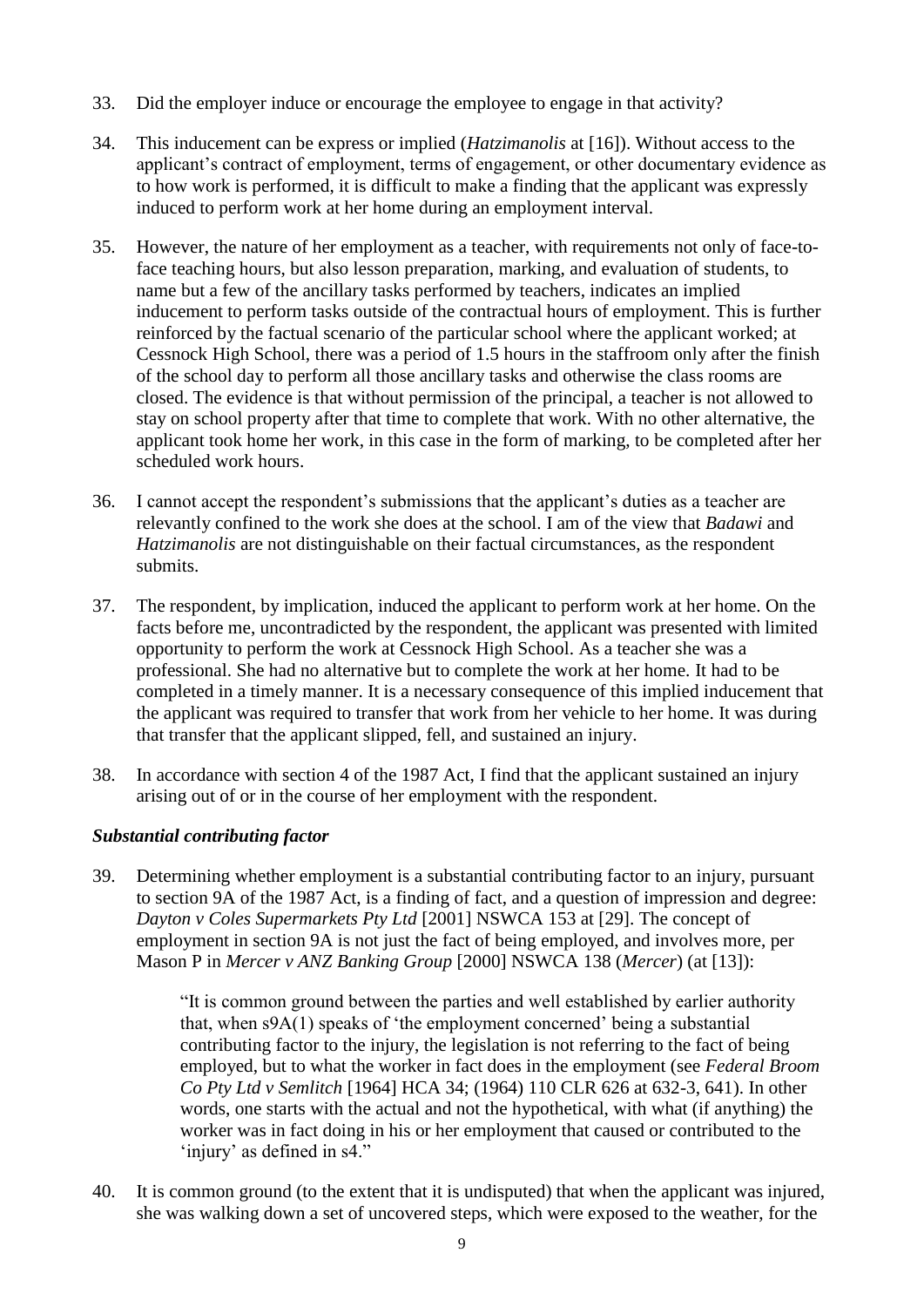purpose of extracting books from her car to take inside. The applicant was carrying a basket at the time, the size and shape of which was clarified during the course of the hearing (at [16]-[18] above).

- 41. Pursuant to Mercer above, starting with the actual and not the hypothetical, the applicant was obtaining items from her car when she was injured. The items were related to her employment, in that they were brought home for the purposes of marking. What caused or contributed to the injury as defined in section 4 of the 1987 Act was the fact that the applicant brought the books home to mark them.
- 42. Relevant to this is the nature of her work as a teacher (involving not only face-to-face teaching hours, but also lesson preparation, marking, and evaluation of students, to name but a few of the ancillary tasks performed by teachers). Further to this is the factual scenario of the particular school where the applicant worked at Cessnock High School, there was a period of 1.5 hours after the finish of the school day to perform all those ancillary tasks. The evidence is that without permission of the principal, a teacher is not allowed to stay on school property after that time to complete that work. With no other alternative, the applicant took home her work, in this case in the form of marking, to complete after her scheduled work hours.
- 43. In considering whether employment is a substantial contributing factor to an injury, first and foremost it is necessary to give effect to the meaning of 'substantial'. In *Badawi*, it was held that "the '*proper link*' in the legislative context was a causal connection expressed by the words '*a substantial contributing factor*', meaning one that was real and of substance." (at [82]). I am satisfied the employment was a contributing factor which was real and of substance to the injury.
- 44. I find that the applicant's employment was a substantial contributing factor to her injury.

#### **SUMMARY**

I make the following orders:

- 45. Finding that the applicant sustained an injury arising out of or in the course of her employment with the respondent on 14 June 2007.
- 46. Finding that the applicant's employment was a substantial contributing factor to her injury.
- 47. That the respondent pay the applicant's expenses under section 60 of the 1987 Act. (general order).
- 48. That the matter be remitted to the Registrar for referral to an Approved Medical Specialist on the following basis:
	- (a) Date of Injury: 14 June 2007
	- (b) Matters for assessment: Permanent impairment (right lower extremity).
	- (c) Method of Assessment : Whole person impairment
	- (d) Evidence
		- (i) Application and attached documents.
		- (ii) Reply.
- 49. That the respondent pay the applicant's costs as agreed or assessed.